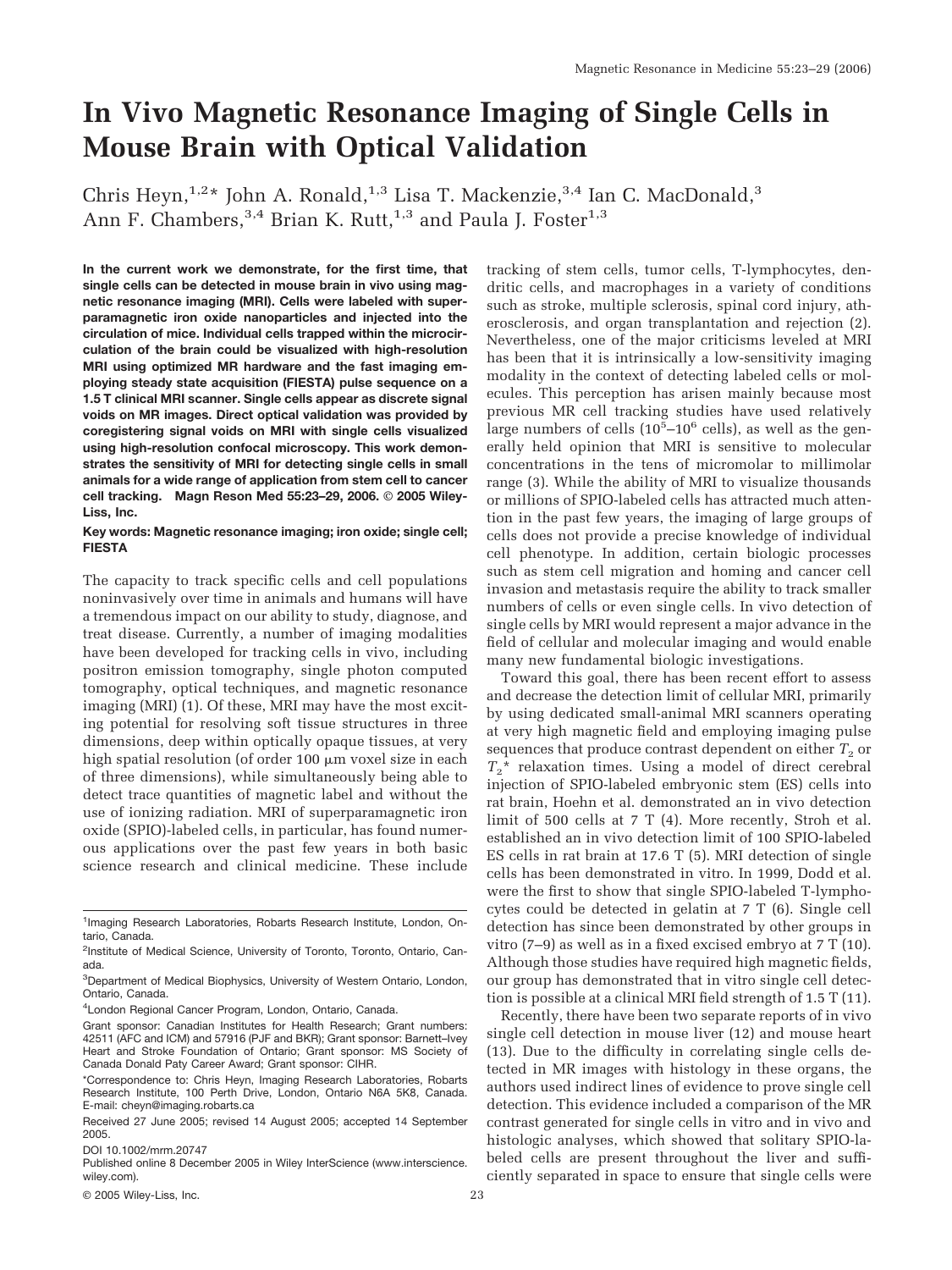present in any given voxel. In the current work, we show for the first time that single cells can be detected in mouse brain in vivo and provide direct optical validation of single cell detection. We have demonstrated this for a macrophage cell line that was labeled with SPIO in vitro, disseminated into mouse brain via intracardiac injection, and imaged using optimized gradient hardware and a balanced SSFP pulse sequence FIESTA (also known as balanced fast field echo or trueFISP) at 1.5 T. Animals that received SPIO-labeled macrophages exhibited a small number of discrete areas of low signal intensity (heretofore termed "signal voids") on MR images. To determine the source of these signal voids, that is whether they arise from single cells or multiple cells, coregistration of in vivo MRI, ex vivo MRI, and high-resolution confocal microscopy was performed. This work corroborates the in vivo single cell detection limit described by others and demonstrates the potential of MRI for cell tracking at the single cell level with obvious applications to the study of stem cell, cancer cell, and immune cell trafficking.

# **METHODS**

## Cell Labeling

J774 cells (ATCC, Manassas, VA, USA), a macrophage cell line derived from BALB/c mice, were maintained in Dulbecco's modified Eagle's medium (DMEM) containing 10% fetal bovine serum (FBS) at  $37^{\circ}$ C and  $5\%$  CO<sub>2</sub>. For SPIO labeling,  $2 \times 10^6$  cells were plated and supplemented with DMEM containing  $10\%$  FBS and  $112 \mu$ g Fe/mL Feridex IV (Berlex Laboratories, Wayne, NJ, USA) for 24 h. Cells were washed thoroughly with phosphate-buffered saline (PBS) to remove unincorporated SPIO and counted using a hemacytometer. Cell viability was assessed using Trypan blue exclusion. Cell suspensions were labeled with the lipophilic carbocyanine fluorescent dye, DiI (1,1-dioctadecyl-3,3,3,3-tetramethyllindocarbocyanine perchlorate) (Molecular Probes, Eugene, OR, USA) by incubating SPIOlabeled cells with  $5 \mu M$  DiI in serum-free DMEM for 20 min at 37°C. A portion of the labeled cells  $(1 \times 10^6)$  was suspended in gelatin in 5-mm glass NMR tubes for measurements of cellular iron uptake. The mean cellular SPIO content, expressed in picograms of Fe per cell, was assessed using a susceptometry technique, the Reilly Mc-Connell–Meisenheimer method modified for multiecho imaging (14).

#### Animal Preparation

To deliver SPIO-labeled cells into the mouse brain, cells were injected into the left ventricle of the beating mouse heart—a technique commonly used to deliver cells via the arterial circulation to various organs in the mouse. Female C57BL/6 mice (5 weeks old,  $n = 6$ ) (Charles River Laboratories, Wilmington, MA, USA) were cared for in accordance with standards of the Canadian Council on Animal Care and under an approved protocol of the University of Western Ontario's Council on Animal Care. Mice were first anesthetized with an intraperitoneal (i.p.) injection of ketamine/xylazine (100/20 mg/mL) at a dose of 0.03 mL/10 g. A small incision was made midline through the superficial skin exposing the second, third, and fourth ribs. A 27gauge needle on the end of a sterile catheter was inserted between the third and fourth ribs perpendicular to the sternum. A 0.1-mL suspension of SPIO-labeled J774 cells (10,000 cells) was then injected into the left ventricle over 10 s. The small incision to the superficial skin was sutured closed.

## Magnetic Resonance Imaging

All MRI was performed on a 1.5 T GE CV/i whole-body clinical MR scanner using a custom-built gradient coil (inner diameter 12 cm, maximum gradient strength 600 mT/m, and peak slew rate 2000 T/m/s). Within 5 h after the cell injection, mice were anesthetized with isofluorane (1% in 100% oxygen) and positioned in a custombuilt solenoidal mouse head radiofrequency coil (1.5 cm diameter). The small diameter of the RF coil immobilized the mouse head and restricted movement. The coil was housed within a Plexiglas chamber equipped with ports for inhalational anesthesia and a warm water heating system to maintain body temperature during the imaging session. The RF coil was then positioned within the gradient coil insert in the scanner. In vivo images were obtained using the 3D FIESTA pulse sequence (FOV =  $2 \times$ 2 cm, TR/TE 7.0/3.4 ms, flip angle 30°). The scanned resolution was 100  $\times$  100  $\times$  200  $\mu\text{m}^3$ . Zero filling was used to give an interpolated voxel dimension of 39  $\times$  39  $\times$ 100  $\mu$ m<sup>3</sup>. All resolutions stated in this paper refer to the scanned resolution. The total acquisition time was 1.5 h and the SNR was 60.

Immediately following in vivo MRI, mice were sacrificed by an i.p. injection of pentobarbital (Euthanyl) followed by an incision into the right atrium to drain blood. Animals were not perfused in order to prevent washing through of SPIO-labeled cells. Mouse brains were excised and placed in formalin for 48 h. For imaging, mouse brains were placed in 1-cm-diameter plastic tubes immersed in Fluorinert (3M, Minneapolis, MN, USA), a perfluorocarbon ether that does not have any MR signal. Ex vivo mouse brain FIESTA images were acquired at 100  $\times$  100  $\times$  200 and/or 100  $\times$  100  $\times$  100  $\mu$ m<sup>3</sup> resolution (interpolated voxel dimensions of 39  $\times$  39  $\times$  100 and 39  $\times$  39  $\times$  50  $\mu$ m<sup>3</sup>, respectively). Signal averaging (NEX) was adjusted so that the SNR of the ex vivo images was matched to that of the in vivo images (60). The  $100 \times 100 \times 200 \mu m^3$  ex vivo images were obtained with 9 NEX in 26 min and the 100  $\times$  $100 \times 100 \mu m^3$  ex vivo images were obtained with 36 NEX in 2 h.

The amount of MR contrast for a given signal void generated by a SPIO-labeled cell in vivo, and ex vivo was assessed by calculating the fractional signal loss  $(\Delta S/S)$ . This was calculated by taking the difference between the signal from the central voxel of the void  $(S_{\text{cell}})$  and signal from background brain containing no cells (*S*) ( $\Delta S = S$  –  $S_{\text{cell}}$ ) and dividing by the background signal. The contrastto-noise ratio (CNR) was calculated from  $\Delta S/S$ : CNR =  $(\Delta S/S) \cdot SNR$ .

#### Confocal Microscopy and Coregistration with MRI

To determine the number of cells contributing to signal voids visualized with MRI, confocal microscopy and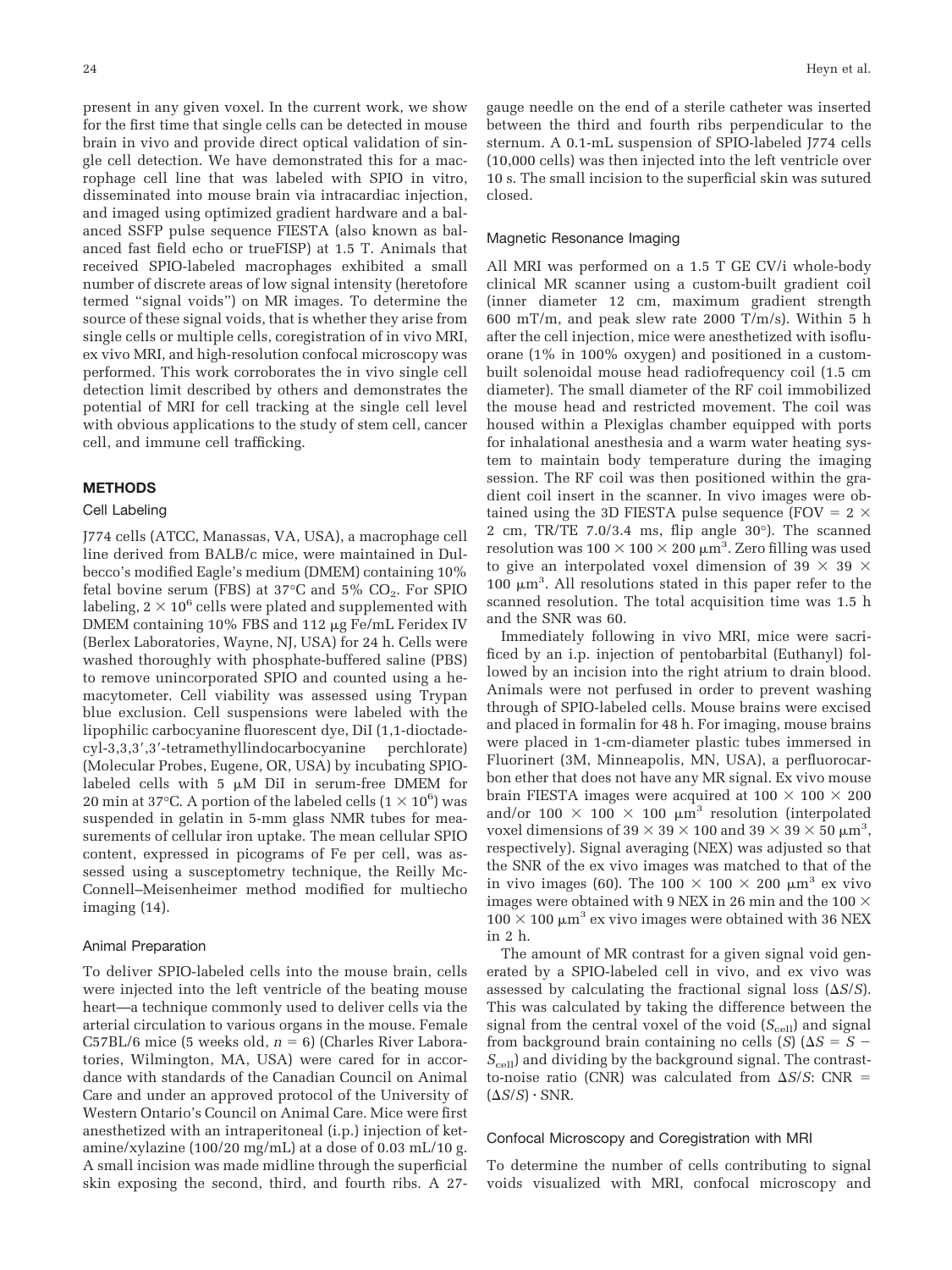coregistration with MRI were performed on mouse brains. Mouse brains were cryopreserved in ascending concentrations of sucrose (10, 20, and 30%) in distilled water for 1 h each. Brains were immersed in OCT compound, oriented in a sectioning plane parallel to that of MR imaging, and frozen using liquid nitrogen. Contiguous  $25-\mu m$  frozen sections were collected through the entire mouse brain. Frozen sections were used to minimize distortion effects and fixation artifacts associated with paraffin embedding. Sections were assessed for the presence of DiI-labeled cells using epifluorescent microscopy. Sections containing DiI (wavelength 549 nm)-labeled cells were then imaged at low magnification using a Zeiss 510 laser scanning confocal microscope. Differential interference contrast (DIC) images were taken to give reference to the location in the brain where each cell was located. Due to a disparity in slice thickness, a methodology for spatially aligning the MR and optical data that allowed for direct correlation of single cells was developed. This registration was facilitated by the abundance of anatomic landmarks in the brain that are visible in both MRI and optical imaging. One such landmark is the anterior commissure (ac), a white matter tract that connects the left and right hemispheres caudally and diverges into two distinct bundles rostrally (Fig. 2a). The divergence of the ac, which occurs over one MR slice and over three 25-µm histologic sections, was used to register the MR and confocal data. For this reason, signal voids were selected for correlation with confocal microscopy from the neighborhood of this ac divergence. Each area of DiI fluorescence was correlated with signal voids in MR images. High magnification optical *z*-sectioning  $(0.7 \mu m)$  optical section) throughout regions containing DiI-labeled cells was also performed to confirm the presence of single cells or determine the number of cells in any given area of DiI fluorescence. 3D surface rendering of the *z*-section confocal data was performed using OsiriX to visualize the morphology of single cells.

# **RESULTS**

J774 macrophages were chosen for single cell detection experiments because they can be reproducibly labeled with SPIO nanoparticles at very high loading levels. For the SPIO concentration and labeling time used, the average cellular SPIO content was  $60.9 \pm 1.6$  pgFe/cell, which is 2 to 3 times greater than the highest loading achieved with Feridex in most other cell lines (15).

While most studies that have investigated the detection limits of SPIO-labeled cells have examined cells that were locally implanted into tissue (4,5), the left ventricular (LV) delivery of cells, as used here, is a good model for studying in vivo single cell detection because the cells distributed systemically by the arterial circulation are delivered to the brain and other organs as single cells, where they become arrested in the capillaries of the microcirculation. Cell delivery into a given organ is initially proportional to the percentage of cardiac output (CO) to the organ. For mouse brain, the %CO to the brain is  $\sim$ 10% (16). For 10,000 cells, 1000 cells are expected to be delivered to the brain microcirculation. Studies on injected tumor cells, however, indicate that cells are not efficiently retained in the first organ bed they encounter but gradually accumulate in the



FIG. 1. In vivo MRI comparing mouse brains from an animal that received left ventricle intracardiac injection of SPIO-labeled macrophages and a control animal that did not. FIESTA MR images from animals injected with SPIO-labeled cells show a number of areas of low signal intensity (signal voids) throughout the brain consistent with SPIO-induced signal loss. (**a**) Two signal voids (black arrows) in the frontal cortex. (**b**) One signal void in the cerebellum. Corresponding MR images from the frontal cortex (**c**) and cerebellum (**d**) of the control show no evidence of SPIO-induced signal voids. Scale bar (a) 2 mm.

liver and lungs. By 2 h postinjection,  $\langle 0.2\%$  of the injected cell fraction is expected to be retained in the brain (16).

On average,  $28 \pm 3$  discrete, punctate signal voids were visualized throughout the brains in MR images from the six animals injected with 10,000 SPIO-labeled macrophages (Figs. 1a and b). The number of signal voids is consistent with the expected number of cells in the mouse brain (0.2– 0.3% of the total number of cells injected). No signal voids were visible in brains from control mice that received no cells (Figs. 1c and d). For in vivo imaging, signal voids measured on average six interpolated voxels (294  $\mu$ m) in diameter and spanned an average of three interpolated MR slices (300  $\mu$ m). The area of MR signal loss is substantially larger than the dimension of the cell ( $\sim$ 15 µm diameter) and is consistent with the "blooming" effect" typically observed for single SPIO-labeled cells in vitro (6,9,11).

Three regions of signal void, in the vicinity of the divergence of the ac, are shown in another representative in vivo mouse brain image (Fig. 2a). One signal void is located in the caudate putamen (CPu) and two are located superior to the corpus callosum (cc). Figures 2b–d show ex vivo images of the same brain at the same resolution as the in vivo scan (100  $\times$  100  $\times$  200  $\mu$ m<sup>3</sup>, Fig. 2b) and at higher resolution (100  $\times$  100  $\times$  100  $\mu$ m<sup>3</sup>, Figs. 2c and d). The number of signal averages in the image acquisition was varied so that the SNR of all images was equal. The three regions of signal void are detected in the same locations in the in vivo and ex vivo images acquired at 100  $\times$  100  $\times$ 200  $\mu$ m<sup>3</sup> resolution (Figs. 2a and b), indicating that the cells were not washed through during the exsanguination process. In the highest resolution ex vivo image, the three signal voids appear in the same in-plane locations but span a total of 10 MR slices (500  $\mu$ m). Two MR slices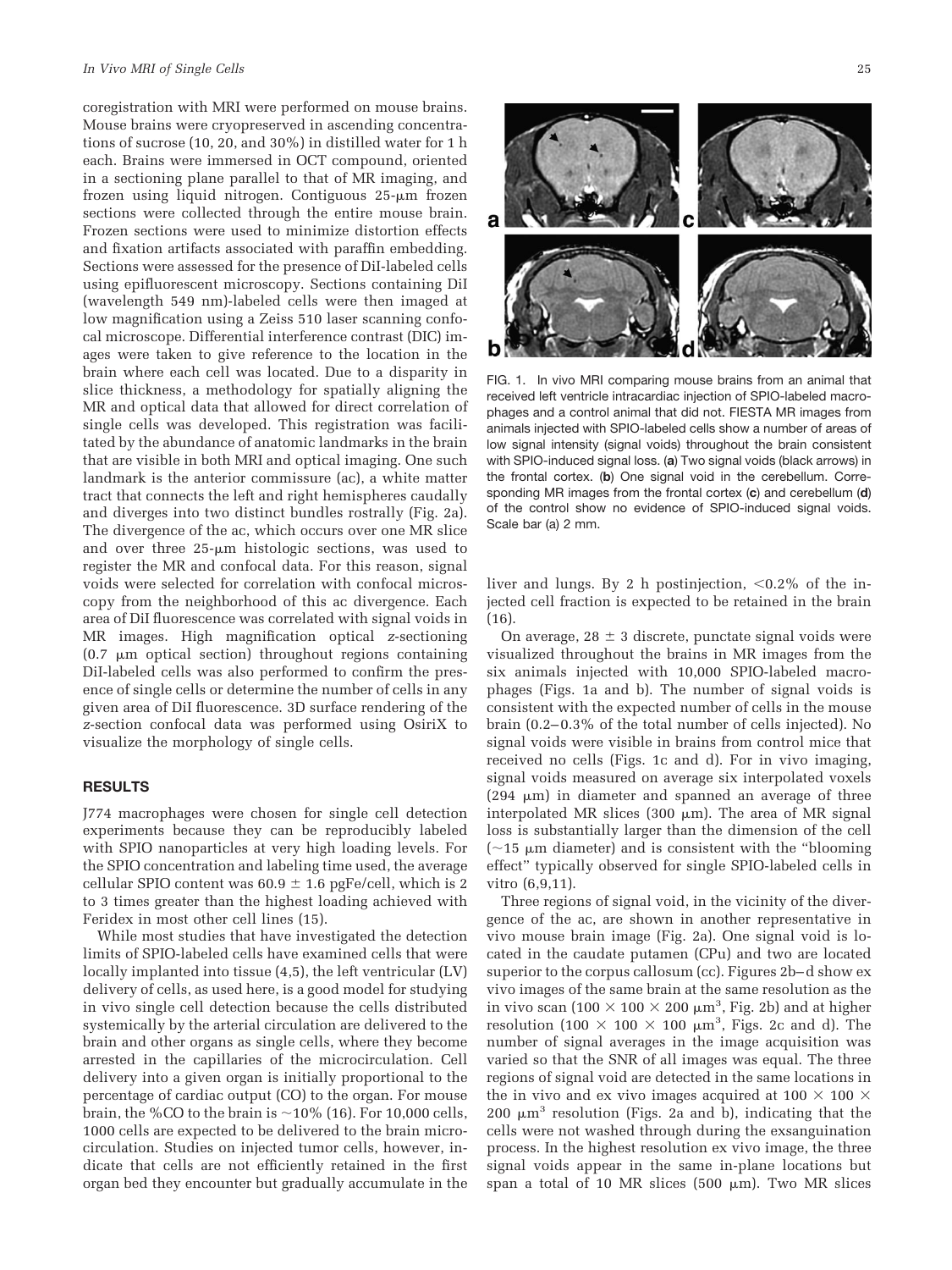

FIG. 2. In vivo and ex vivo MRI of a mouse brain from an animal injected with SPIO-labeled macrophages. (**a**) In vivo MRI showing three signal voids (100  $\times$  100  $\mu$ m<sup>2</sup> in plane, 200- $\mu$ m slice thickness). (**b**) Ex vivo MRI at the same resolution and slice location as (a) showing the same three signal voids. (**c**, **d**) High-resolution ex vivo MRI (100  $\times$  100  $\mu$ m<sup>2</sup> in plane, 100- $\mu$ m slice thickness). The three signal voids in (a) and (b) now appear in two different MR slices. cc, corpus callosum. ac, anterior commissure. CPu, caudate putamen. Scale bar (a) 2 mm.

containing these signal voids are shown (Figs. 2c and d). The signal minima for the two signal voids above the cc appear on a MR slice located 5 slices ( $\sim$ 250  $\mu$ m) rostral to the MR slice containing the signal minima for the void in the CPu.

The signal voids are clearly easier to detect in the highest resolution images (Figs. 2c and d). The average  $\Delta S/S$ values for all signal voids  $(n = 20)$  detected in vivo and ex vivo reflect this improved detection, with *S*/*S* values approximately doubling in the highest resolution ex vivo images (0.483  $\pm$  0.023) compared to the lower resolution in vivo (0.227  $\pm$  0.014) and ex vivo images (0.280  $\pm$  0.015). There is also a significant difference in the  $\Delta S/S$  values for signal voids measured in vivo and ex vivo at the same resolution (paired samples *t* test,  $df = 19, P < 0.01$ ).

To determine the source of signal voids on MRI (e.g., single cell, multiple cells, or artifact), histologic comparison was performed on contiguous  $25-\mu m$  sections taken from the rostral portion of the mouse brain corresponding to the divergence of the ac. Low- and high-magnification *z*-section confocal microscopy of sections containing labeled cells was performed to locate cells in the brain and assess how many cells were present at each location, respectively. Importantly, every cell detected by confocal microscopy was represented by a corresponding signal void on both in vivo and ex vivo MRI. In Fig. 3 the three signal voids in the high-resolution ex vivo MRI (Figs. 2c and d) are compared with the corresponding DiI fluorescence on low-magnification confocal microscopy. The DiI fluorescence corresponding to the cell in the CPu was localized in one  $25-\mu m$  optical section (Figs. 3b and c). Twelve histologic sections ( $\sim$ 300  $\mu$ m) rostral to this, two areas of DiI fluorescence above the cc were detected on two contiguous  $25-\mu m$  sections (Figs. 3e and f; only one section is shown). There is good agreement between the spatial location (both in-plane and MR slice) of signal voids on MR images and regions of DiI fluorescence visualized using confocal microscopy.

Finally, high-magnification optical *z*-sectioning (0.7 μm) optical section) of regions containing DiI fluorescence was performed using confocal microscopy to resolve individual cells. For the region of DiI fluorescence in the CPu, optical *z*-sectioning shows a single cell with DiI accumulation (red) in the cytoplasm and cell membrane and the presence of a solitary nucleus (n) devoid of DiI (Fig. 4a). Optical *z*-sectioning is also shown for one of the two cells above the cc, spanning the two contiguous sections within which the cells appeared (*z*-sectioning for the two contiguous sections is shown on two separate rows) (Fig. 4b). In this example, a single nucleus that appears on one histologic section (top row) and continues on the contiguous section (bottom row) suggests the presence of a single cell. 3D surface rendering of the *z*-section data indicates that this single cell is trapped at the bifurcation of a  $6-\mu m$ capillary (last column in Fig. 4b).

## **DISCUSSION**

The results of single cell detection with J774 macrophages described herein should be transferable to other cell types, as the physics of single cell MRI is indifferent to cell type or labeling technique as long as the intracellular iron label is in the superparamagnetic form (14). We have demonstrated in vivo single cell detection at a SPIO loading of 60.9  $\pm$  1.6 pg Fe/cell, a relatively high loading level for Feridex nanoparticles that can easily be achieved in phagocytic cells such as macrophages but would be more difficult in nonphagocytic cells. Over, the past few years, the efficiency of labeling nonphagocytic cells with SPIO nanoparticles has improved significantly. For instance, DNA transfection agents complexed with SPIO nanoparticles (15), or SPIO conjugated to HIV-tat protein (7), have been used to label lymphocytes, stem cells, and tumor cells with SPIO in the 10 –30 pg Fe/cell range. More recently, micrometer-size iron oxide particles (MPIO) have been used to label nonphagocytic cells at iron loading levels that are similar to that used in our experiments  $\sim$ 100 pg Fe/cell) (9). Further improvements in nanoparticle labeling or the use of MPIOs should provide sufficient SPIO labeling to allow the detection of nonphagocytic cells at the single cell level.

The proof of single cell detection by MRI requires some form of validation because of the lack of specificity of negative contrast MR techniques. For example, other sources of magnetic field inhomogeneity (e.g., blood) can cause localized MR signal loss and mimic the appearance of SPIO-labeled cells with  $T_2$ - and  $T_2^*$ -weighted pulse sequences. The presence of signal voids in animals receiving SPIO-labeled cells compared to control animals suggests that this is not likely the case in the brain regions examined in our experiments (Fig. 1). However, the intrinsically low imaging resolution of MRI compared to the dimension of a SPIO-labeled cell does not preclude the possibility that multiple cells can reside within a given imaging voxel and mimic the appearance of a single cell. Coregistration of histology with MR images is therefore essential to unambiguously assign a given single void to a single cell.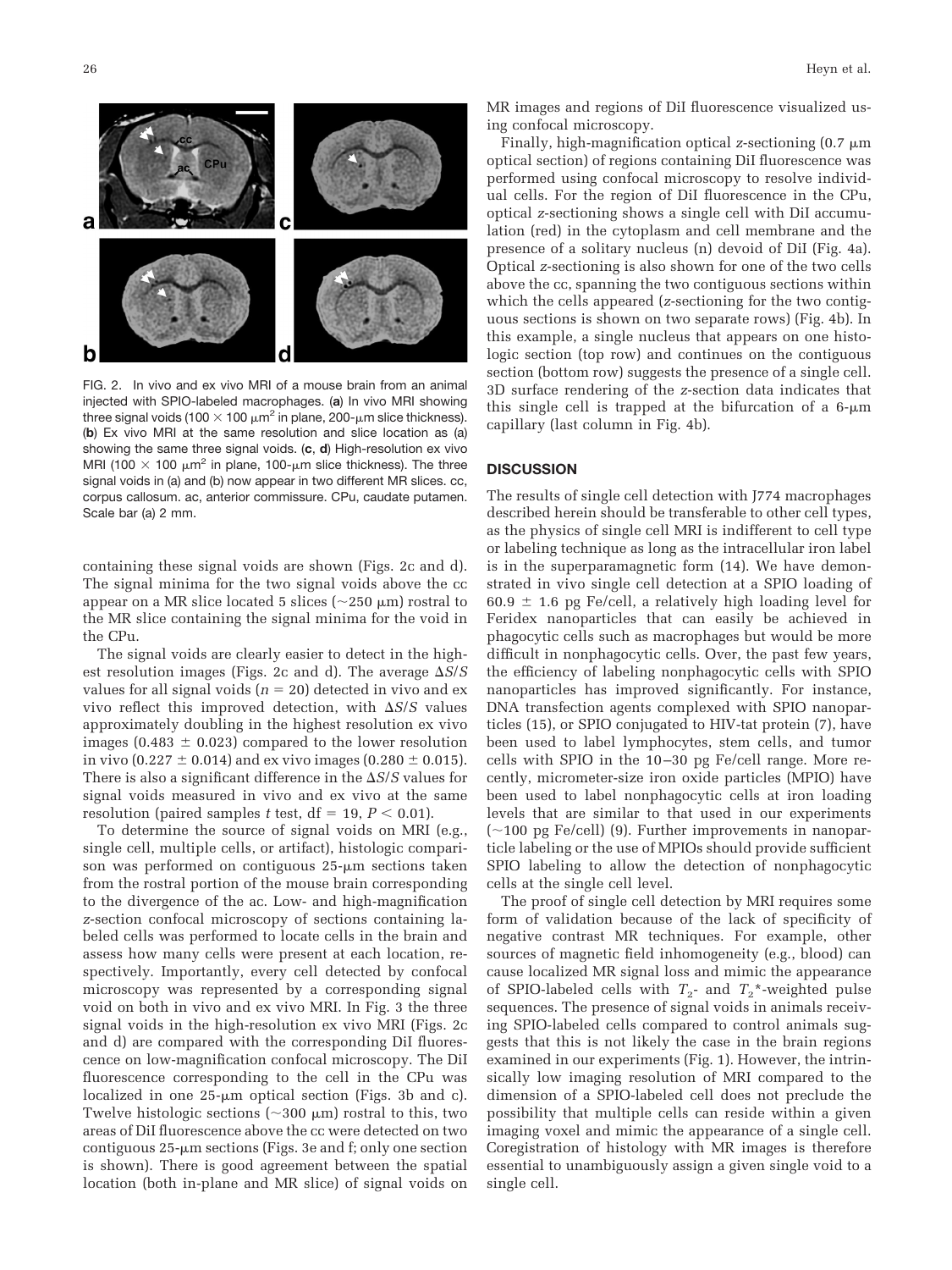

FIG. 3. Correlation of cells detected by ex vivo MRI and low-magnification confocal microscopy. (**a**) Magnified view of MRI (Fig. 2c) showing a signal void (black arrow) in the caudate putamen (CPu). (**b**) Corresponding low-magnification confocal image (overlay of differential interference contrast (DIC) and DiI fluorescence image) from a histologic section corresponding to MRI in (a). There is good correlation between the signal void in (a) and the area of DiI fluorescence in (b) (white arrow), as well as anatomic landmarks between the MR and optical image. (**c**) Magnification of the area of DiI fluorescence indicated by the white box in (b). (**d**) Magnified view of MRI (Fig. 2d) showing two signal voids (black arrows) superior to the corpus callosum (cc). (**e**) Corresponding confocal image corresponding to the MRI shown in (d). There is good correlation between the two signal voids in MRI and the two areas of DiI fluorescence (white arrows). (**f**) Magnified view of Dil fluorescence from the region of interest defined by the white box in (e). Scale bar (a,b) 200  $\mu$ m.

Coregistration of histology and MRI is not a simple task. Beside the disparity in slice thickness, other problems such as tissue distortion that occurs when live tissue is fixed and sectioned can also complicate the process. The single cell detection and confirmation task was simplified first by selecting an organ that was well suited for coregistration of MRI and histologic data. The brain contains many anatomic landmarks that can be used to guide the registration. To minimize the discrepancy in slice thickness and tissue distortion that occurs between in vivo MRI and histology, we performed ex vivo MRI as an intermediate step that allowed us to generate higher resolution MR images, completely free of any motion effects. Finally, the small number of cells that were used and LV-injection method of delivery to the brain ensured a greater probability of finding a unique pattern of single cells that could be unambiguously detected using MRI and correlated with histology.

While we have not undertaken a rigorous analysis of the sensitivity and specificity of single cell detection in this



FIG. 4. High-magnification confocal microscopy validation of single cell detection. Confocal *z*-sectioning (0.7-um optical section) was performed on regions of Dil fluorescence located by low-magnification confocal microscopy and correlated with signal voids on MRI (Fig. 3). (**a**) *Z*-sectioning of the cell in the CPu (Figs. 3b and c) demonstrates the presence of DiI fluorescence throughout the cytoplasm and cell membrane. The presence of a solitary nucleus devoid of DiI (n) confirms the presence of a single cell. (**b**) Optical *z*-sectioning corresponding to the Dil fluorescence from one of the cells above the cc (Figs. 3e and f). Dil fluorescence occurs in two contiguous 25-µm histologic sections. The *z*-sectioning data for each histologic section are shown as a separate row. Analysis of this cell indicates the presence of a solitary nucleus (n) that is continuous between the two contiguous histologic sections and is consistent with a single cell. 3D surface rendering of the *z*-section data for this cell (last column in b) shows the morphology of a single cell trapped at the bifurcation of a 6-um capillary. Scale bar (a,b) 10  $\mu$ m.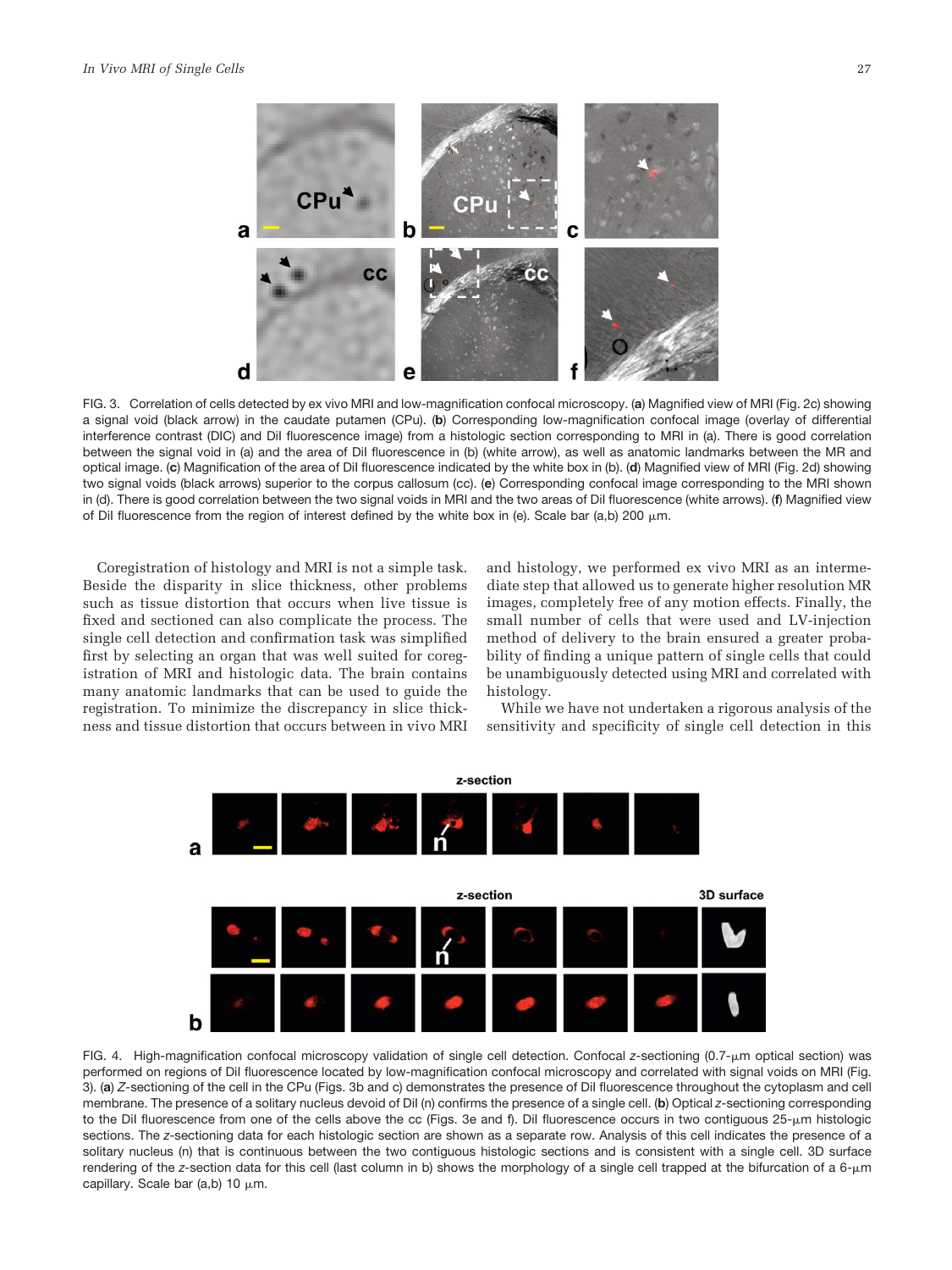work, we show preliminary MR contrast measurements for cells labeled with 60.9  $\pm$  1.6 pg Fe/cell in mouse brain. With the in vivo scanning parameters used  $(SNR = 60,$ resolution =  $100 \times 100 \times 200 \mu m^3$ , the average CNR for signal voids was  $\sim$ 14, which is above the minimum CNR of 5 required to detect signal voids against a uniform signal background (17). The  $\Delta S/S$  for signal voids in brain is shown to scale with resolution as predicted by previous studies of single cells in gelatin (18). Increasing spatial resolution should therefore provide improved cell detectability; however, prohibitively long scan times  $(\sim 6 \text{ h})$ would be required to maintain an SNR of 60 at 1.5 T. Increasing field strength may provide additional SNR but overcoming off-resonance artifacts with FIESTA at higher field is not trivial. A number of groups, including our own, have now successfully implemented balanced SSFP at field strengths 4 T (19,20). Further work will be required to determine whether improvements in single cell detection using balanced SSFP can be achieved at these higher field strengths.

We found a significant difference in the  $\Delta S/S$  for signal voids measured in vivo compared to formalin-fixed ex vivo brain. As well, there are significant differences between the magnitude of contrast generated by SPIO-labeled cells in brain and our previously published results for cells in gelatin (18). For example, controlling for imaging parameters, a cell loading of  $60.9 \pm 1.6$  pg Fe/cell is expected to generate  $\Delta S/S$  of  $\sim 0.7$  for cells in gelatin, which is significantly higher than the observed *S*/*S* of 0.227 and 0.280 for cells in vivo and ex vivo, respectively. It is not yet clear why such a discrepancy between these measurements exists but some possible explanations may be differences in SPIO loading or geometry of single cells entrapped in brain capillaries (e.g., due to loss of SPIO or stretching of cells) or differences in the FIESTA signal response for single cells in brain versus gelatin. The discordance in MR contrast measurements for single cells in vitro and in vivo may have significant implications for the detection limits of single SPIO-labeled cells in tissue compared to in vitro media such as gelatin or agarose. It also highlights the need for direct optical validation since a comparison of contrast measurements between single cells in gelatin and in vivo using the FIESTA pulse sequence cannot be used as proof of single cell detection. Further work will be required to ascertain the reasons for these differences and implications for the detection limit of single cells in vivo versus in vitro.

Our success in detecting single cells in vivo is the result of achieving simultaneously high resolution and high SNR images of the mouse brain in a scan time of approximately 90 min, making in vivo animal scanning practical. A significant advance that has allowed us to do this has been the implementation and optimization of the FIESTA pulse sequence in this microimaging application. This pulse sequence is extremely sensitive to the presence of cellularly compartmentalized SPIO (18,21), but possesses high SNR efficiency (19). In addition to pulse sequence optimization, improvements in MR hardware, specifically our implementation of high performance gradient coil technology and custom-fitted RF coils, is a significant factor in our successful demonstration of single cell sensitivity. The higher intrinsic SNR and resolution afforded by these optimized pulse sequence and hardware components are the chief contributing factors that have allowed us to achieve in vivo single cell detection despite the unconventionally low field strength used for microimaging in our experiments.

Currently, there is great interest in the longitudinal tracking of stem cell migration and homing. Similarly, there is much interest in monitoring the fate of solitary cancer cells as they invade tissue and begin to form metastases (22). The most common methods for analyzing these processes involve invasive, cross-sectional analyses on tissue by histopathology, or flow cytometric analysis. These techniques, however, provide only a static picture of the overall process and provide only a limited accounting of the fate of cells. For example, to determine the distribution of cells, the entire organ must be harvested and thin sectioned, followed by identification of individual cells by conventional microscopy. In contrast, the noninvasive nature of MRI combined with the single cell sensitivity demonstrated in this paper would allow for the localization and longitudinal tracking of single cells in entire organs without the need for tedious and time consuming histologic analyses. The ability to use MRI to follow cells noninvasively and longitudinally will therefore enable experiments that were previously impractical or impossible using any technique.

To date, we are unaware of any noninvasive in vivo imaging modality that possesses the whole body scope and single cell detection sensitivity of MRI. For example, the best cell tracking experiments that can be conducted with PET operate with a sensitivity of a few hundred cells (23). Similarly, in vivo whole body bioluminescence and fluorescence methods have a lower limit of cell detection in the range of hundreds to thousands of cells (24).

There are many questions that remain unanswered about single-cell MRI and its applications in biology. For example, the optimal choice of SPIO and loading method is not established. The loss of label and consequent reduction of single cell detectability as cells divide or die, and the time course over which the various SPIO particles are metabolized and broken down in different cell types, are not fully characterized and remain to be studied. Whether it will ever be possible to generate a stable superparamagnetic iron-based label within cells using reporter gene technology (25), at a labeling level sufficient for single cell detection, is an open question. The possibility of in vivo single cell detection in larger experimental animals and humans is an interesting and exciting possibility, made more conceivable through the proof-of-principle and use of clinical field strength embodied in this work. While we have met the requirements for single cell detection using an optimized high-powered gradient coil, which may not be completely translatable to the clinic, a number of groups have now demonstrated single cell detection in vitro on clinical MRI scanners without the need for specialized gradient hardware (26,27). The high SNR, high resolution, and time constraints required for single cell detection in vivo, however, mean that further development of methods and hardware are needed before single cell tracking can be performed in humans.